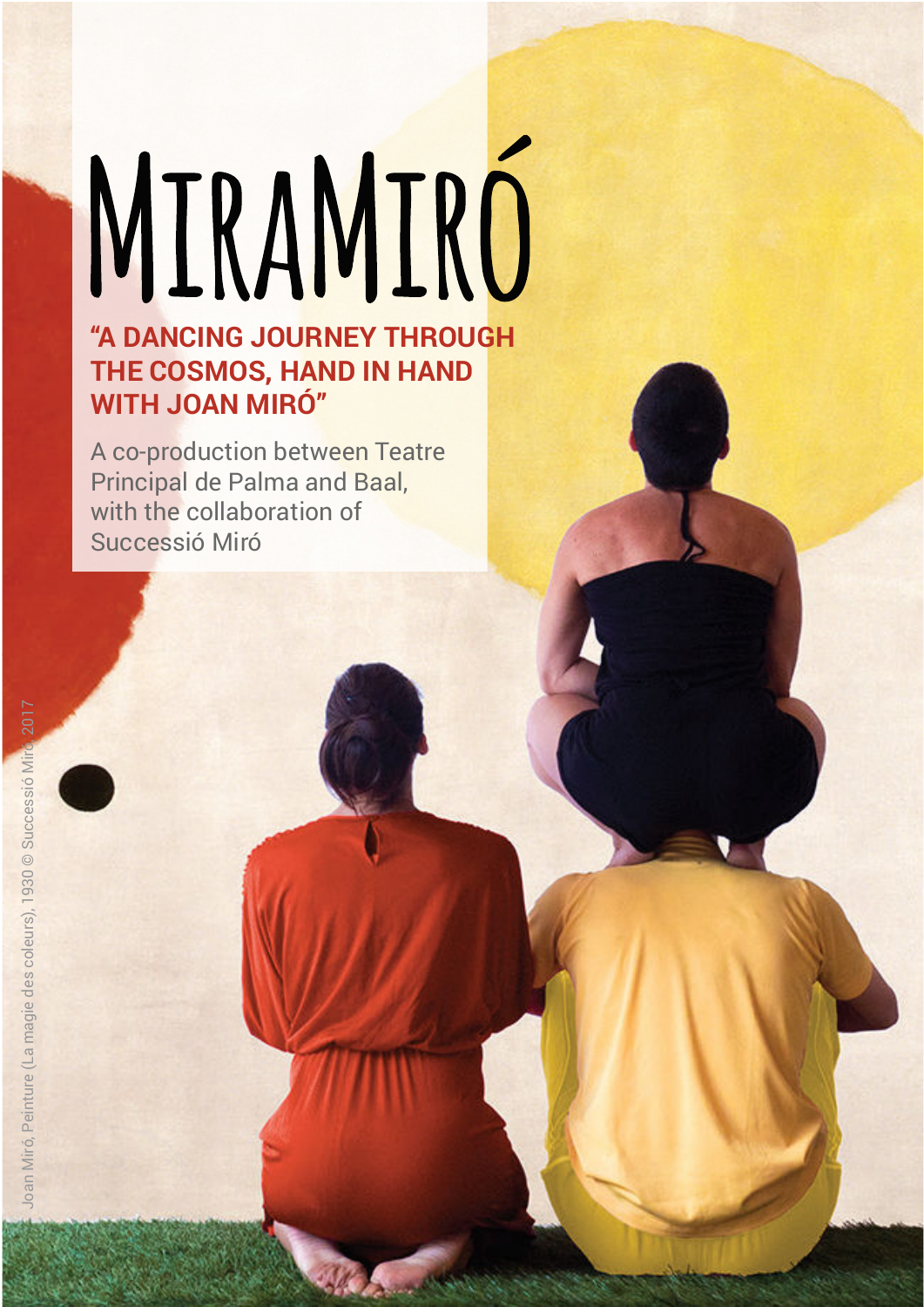# **ARTISTIC** TEAM Artistic director



Catalina Carrasco

Drama assistant Pau Bachero

Technical direction Gaspar Morey

**Lighting** Manu Martínez

Creation and interpretation Astrid Schwegler Maya Triay / Catalina Carrasco Gaspar Morey

### Original soundtrack

Kiko Barrenengoa (He took exquisite care in creating a soundtrack suited for the youngest audience)





Video animation Adri Bonsai (Winner of the Goya award 2018 with "Woody and Woody" from Jaume Carrió to the best short cartoon)

> Costumes Mulberry Spiral

Puppet design Leo Alburquerque

> Voice assistant Aina Compte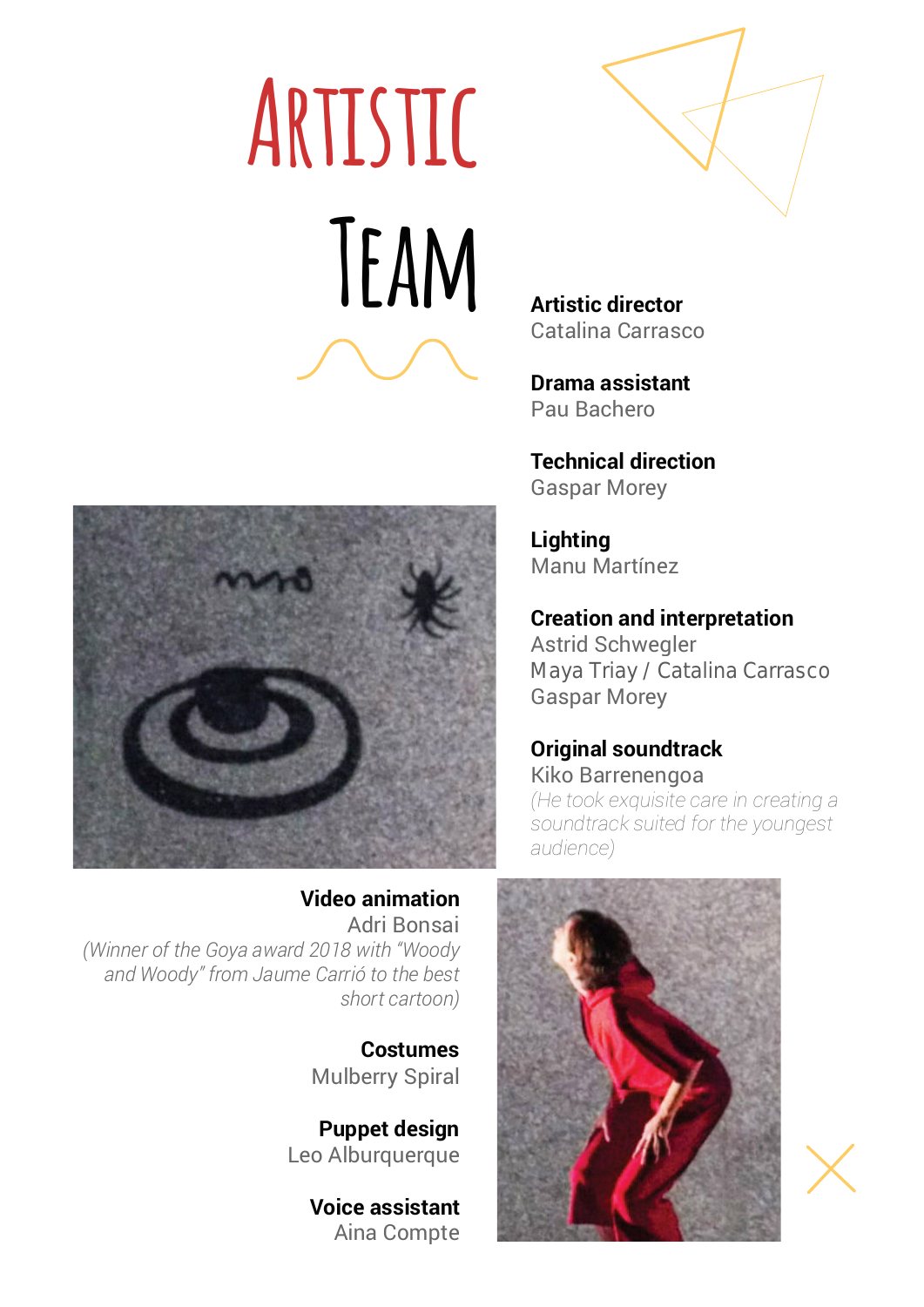DESCRIPT

**included** A dance and video-animation<br>show for the youngest ones, born<br>from Joan Miro's universe. A show for the youngest ones, born from Joan Miro's universe. A selection of his graphic works provides the framework for the piece. The vivid colours, the geometric shapes and the apparent "totipotence" of the "figures and characters" kindle the fantasy, suggesting that anything is possible.

As by witchcraft the paintings get alive and take us to an imaginary cosmo-universe: An adventure full of discoveries and surprises.

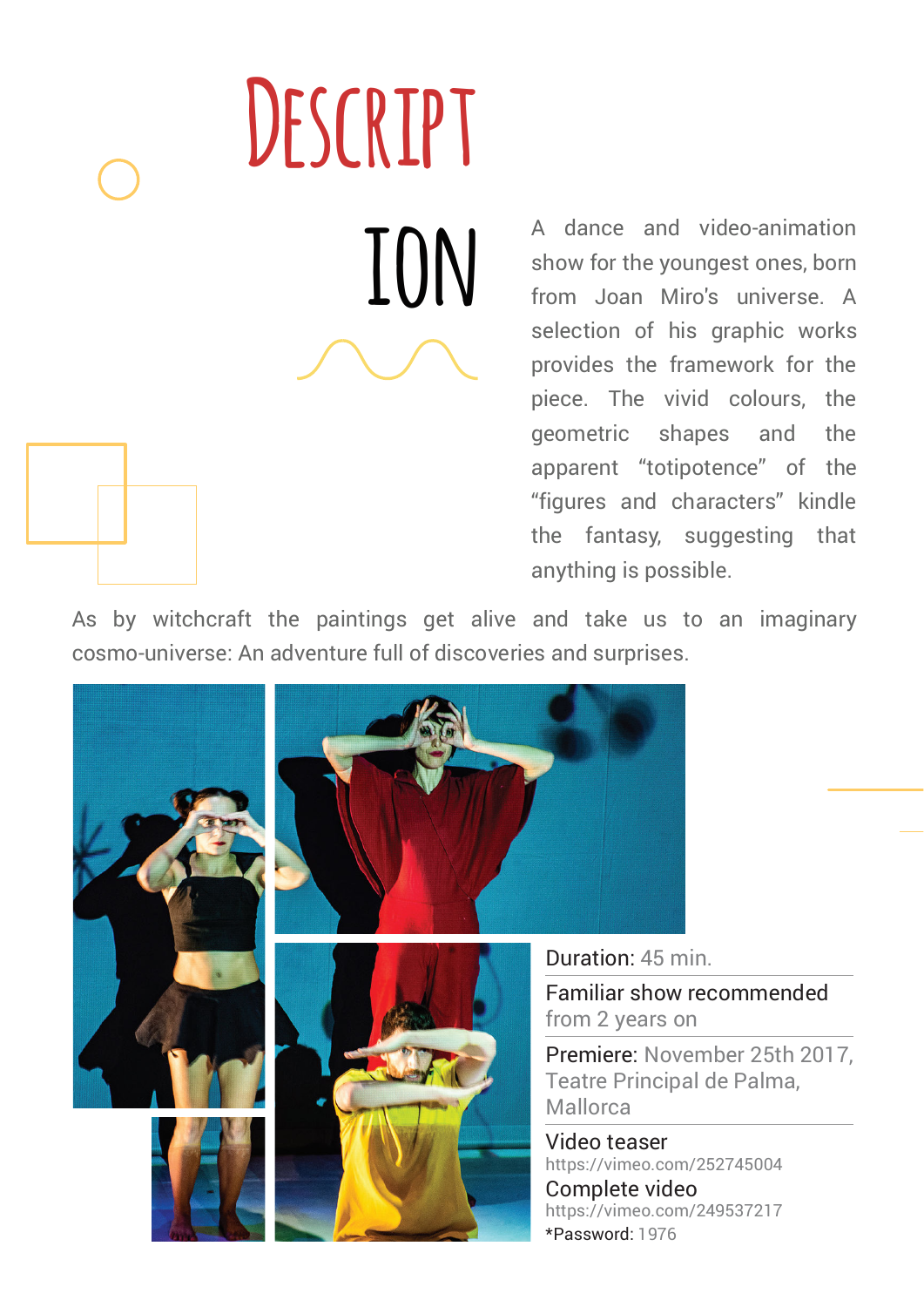# **TECHNICAL** REQUIREMENTS Generic

requirements



### **Stage**

» Italian

» Dancefloor (preferably white)



### Projection stuff

The company has its own cyclorama and short-throw video beamer.



### Lighting

- » 24 2Kw dimmers
- » 10 profilers 22º/44º or similar
- » 21 PC or Fresnel 1Kw
- » 6 light stands 1.5m height for the corridors



### Sound

- » 4 channels Sound desk
- » PA from the venue
- » 2 monitors on stage
- » 2 XLR channels from stage to desk



### Other requirements

Dressing room with shower, towels and hot water for three artists.

### IMPORTANT

\*In case the venue does not meet these requirements, please get in touch with us at baal@baaldansa.com and we'll try our best to adapt the show to your venue.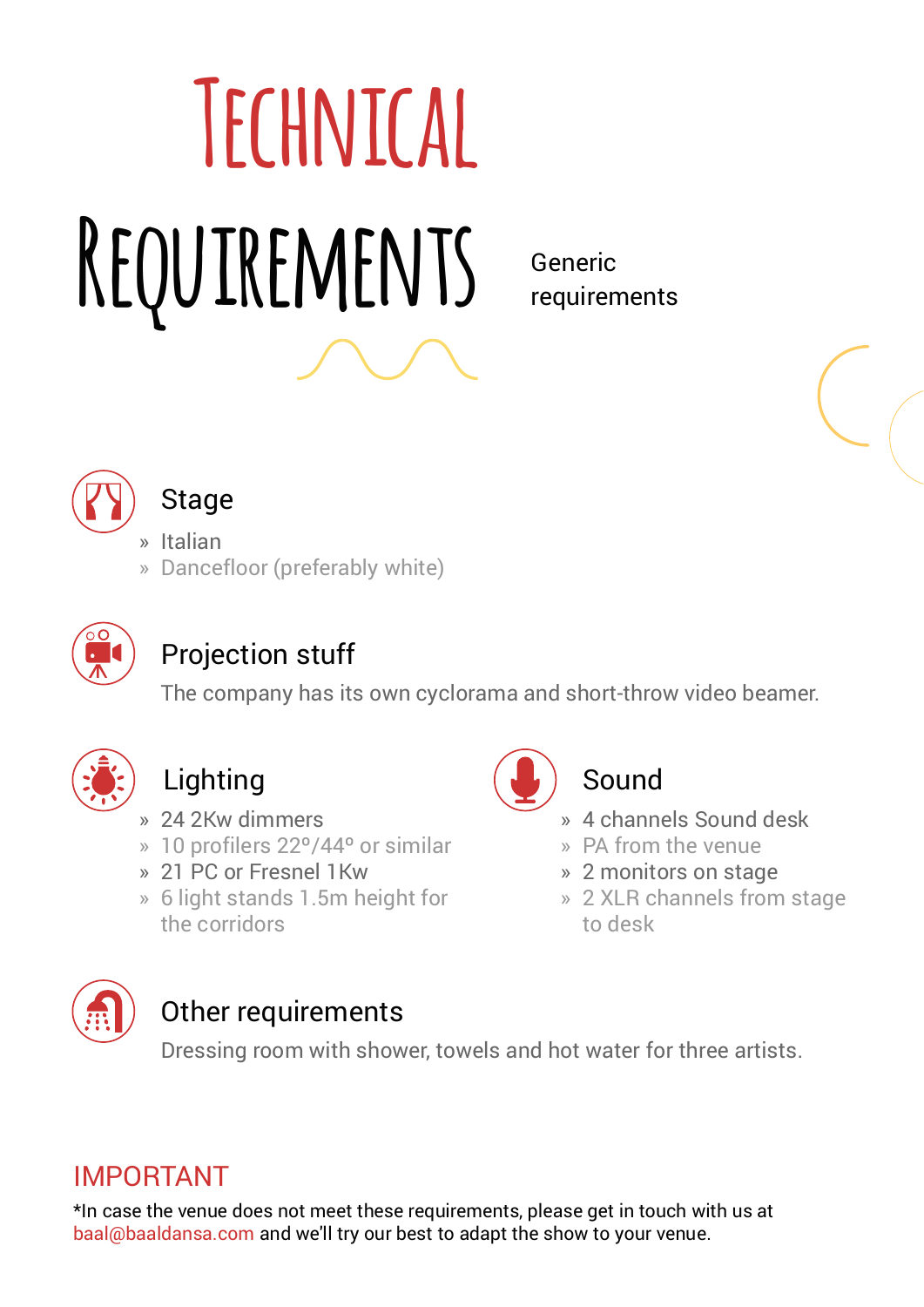# WORKSHOPS There are three workshops<br>bound to MiraMiró. These

bound to MiraMiró. These have been developed in collaboration with the Pilar & Joan Miró foundation - Majorca.

### Constellations // from 18 years on

A movement workshop where we will work on improvisation and immediate composition. The movement of the bodies in the space will create a new, particular and ephemeral constellation choreography.

### Big Bang // 12 to 17 years

Using our movement and our bodies as instruments, we will work on choreography, occupation of the space and relationship to the others, experimenting with concepts related to the creation of the universe.

### Colours in motion I // 5 to 7 years Colours in motion II // 8 to 11 years

- The space is divided and delimited through stripes and colored ties in four » spaces: blue, yellow, red and black.
- We work to be able to dance forms and shapes such as circles, curves, straight » lines and dots through the movement of the body itself, as well as through the displacement in space.
- After observing a small selection of graphic work by Joan Miró, connecting with » the different colours mentioned before, we find, inside the work, different elements that inspire and provide us with material to dance and play.
- The children reflect on colours, symbols, shapes, elements... It wakes their » imagination and emotions.
- The children make associations between colours and their memories, » discovering which emotions arise, This, gives them a lot of information to dance, and this way they can identify themselves with the different colours, experience and interpret them.
- To finish the workshop, everybody draws a picture of the experience during the » session.
- The proposed tasks require » attention, fantasy, creativity, motor commitment, spatial planning and reflection, all in a playful way.



\*Duration: The sessions could last between one and three hours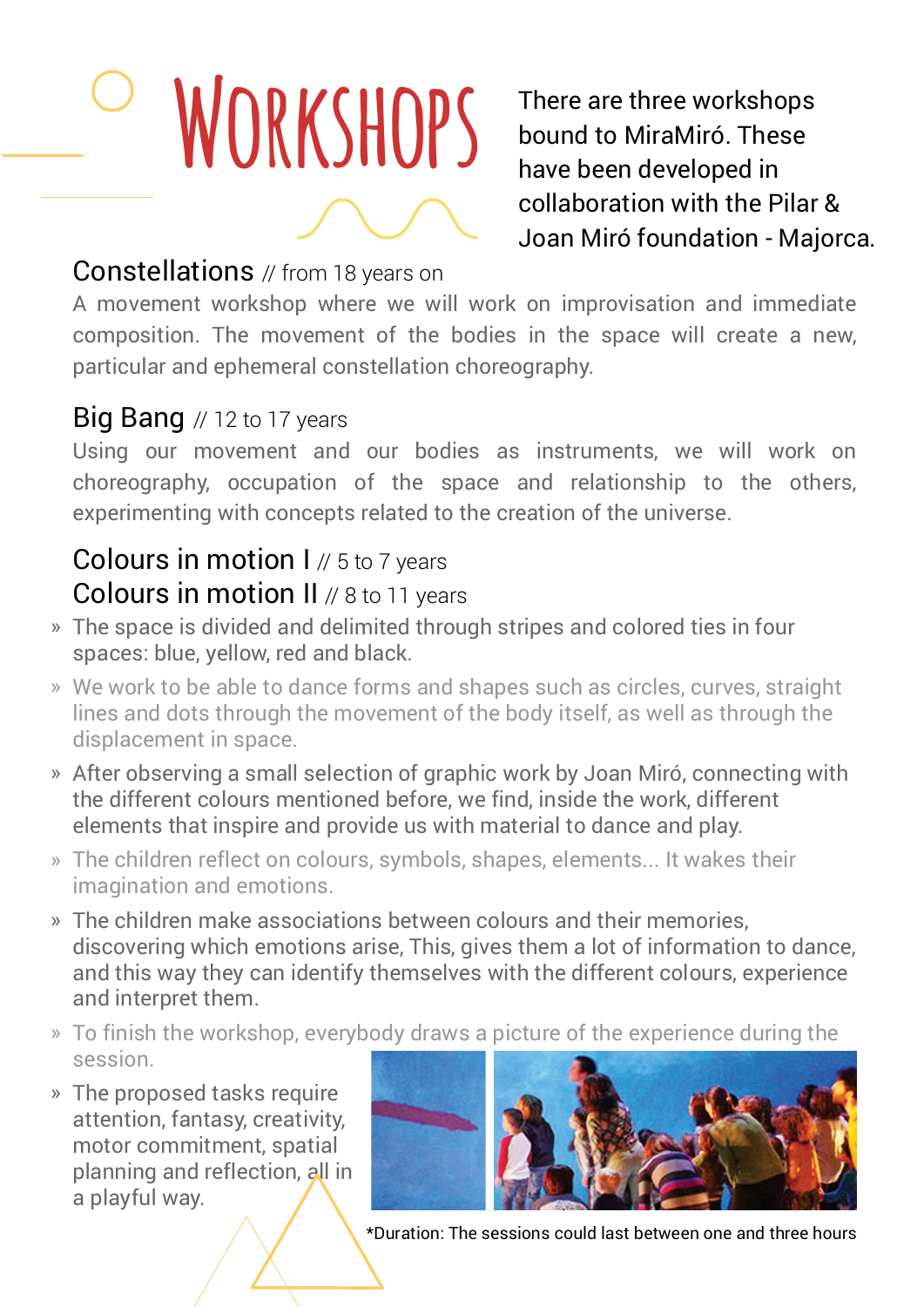## COMMENTS FROM THE AUDIENCE

"Incredible MiraMiró! Pure magic! The children were completely into it. Thank you for loads of talent!"

### Xarito Cortes Cortes

"The show was very attractive for both, children and adults. The kids could develop their imagination and personally I loved the technique, music and lights. Thanks to Baal for offering such marvellous shows."

### Natalia Truestorysailing



"An exquisite soundtrack and brilliant interpretations compose a really beautiful show."

### Excerpt of a review at El Comercio (05/2019)

"Thank you a lot! We loved MiraMiró... the whole family did! Very funny, dynamic and educational. Oh! The soundtrack was very well suited for the children."

### Rosseta Blanca Roseta

"It is a nice and intelligent exercise. An end that reconciles everybody. It demonstrates that it is possible to extract motion from a static picture. Baal discovers that Miró, beyond colours, is air, and therefore, motion."

Jordi Bordes · recomana.cat (12/2018)

"MiraMiró contradicts the statement of the progressive lacking attention in successive generations. The audience was attracted in a manner that it tried not to blink, so to not miss anything of what happened on stage."

Marisa Morant · Blog danza ambosta (04/2019)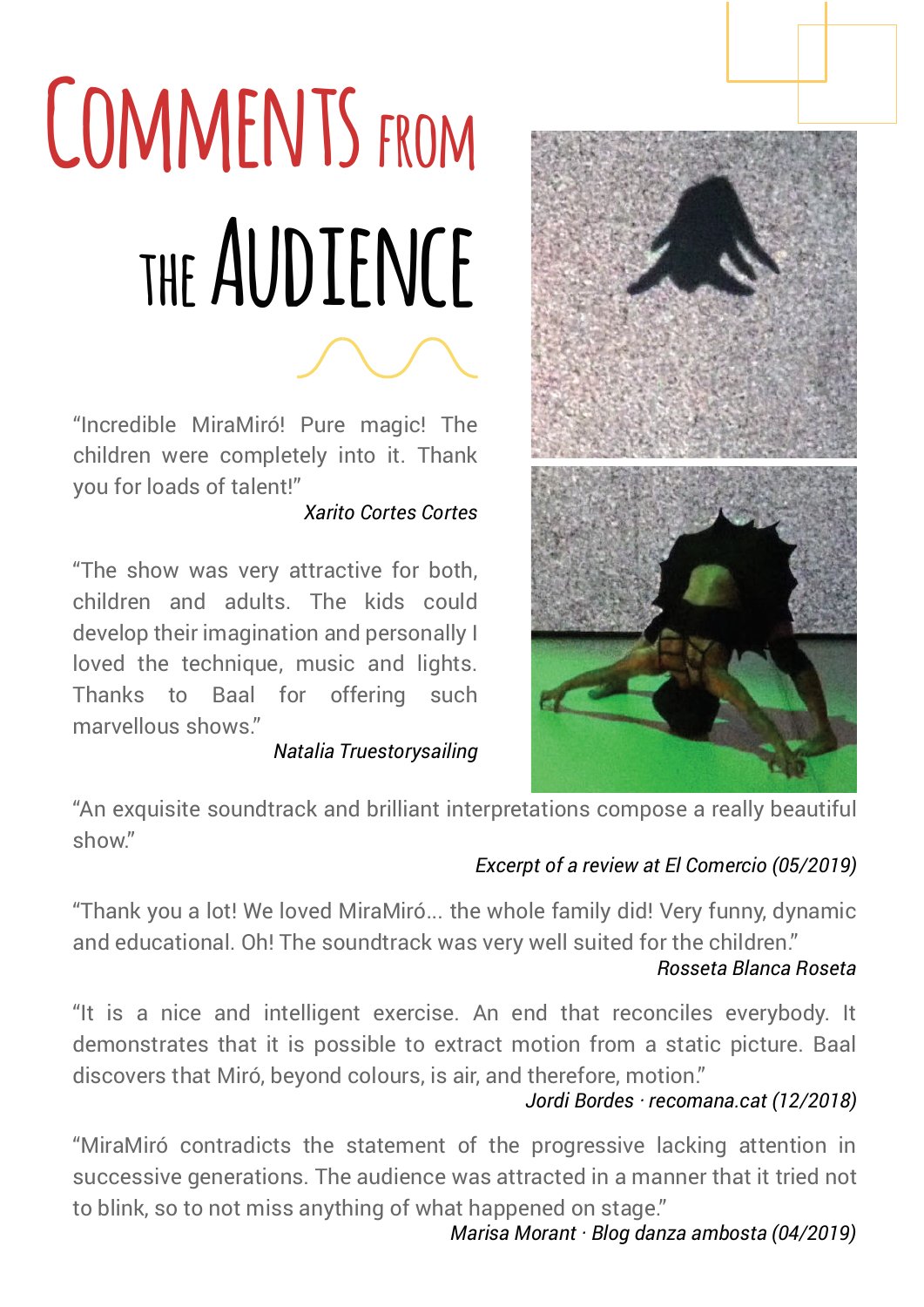# THE COMPANY'S CV

The company was founded in 2013 by Catalina Carrasco, dancer, choreographer and performer and Gaspar Morey, scientist, technologist and performer. They define their language as Transdance:

"Trans: across, through. Their work is plenty of transversal lines joining points to create a translucent, transborder language; a language that does not obey the established normativity."

"MiraMiró", is a co-production between Baal and the Teatre Principal de Palma. It earned the special prize for the best show 2018 from the ATAPIB. It has toured at several festivals and theatres as Fiet (Majorca), Conde Duque (Madrid), Danza Xixón (Xixón), Rassegna Incontri (Italy), Dance days Chania (Greece) or the Atta Festival (Turkey). Later in 2019 it will be shown several times at the renowned international Prisma festival in Panama, it will tour at the Xarxa Alcover (Catalan speaking area), at the circuit in Madrid and the live arts fair from Castilla la Mancha. In addition it was the most voted show at the Spanish network of alternative theatres, which implies a long tour through whole Spain. In 2020 it will be presented at the Mercat de les Flors.

"CROTCH" was created with the support of Fira Tàrrega, El Graner, IEB and the Government of the Balearic Islands. Also CROTCH was selected for touring at the Spanish network of alternative theatres. Among others, it has been shown at venues as La Mutant (Valencia), Sala Beckett (Barcelona), Leal-lav (Tenerife), Teatro Circo Murcia, and at festivals as Bailar a Pantalla (México), Sommerblut (Germany) or Quelli che la danza (Italy).

"Travelling to Nowhere", earned th VI CENIT award, was selected for touring at the Spanish network of alternative theatres and for the AECID (Spanish ministry for culture). It has toured in Spain, Germany, France, Greece, Mexico and Korea. Some of the important venues have been the "Sala Hiroshima" (Barcelona) and the Si-Dance festival in Korea.